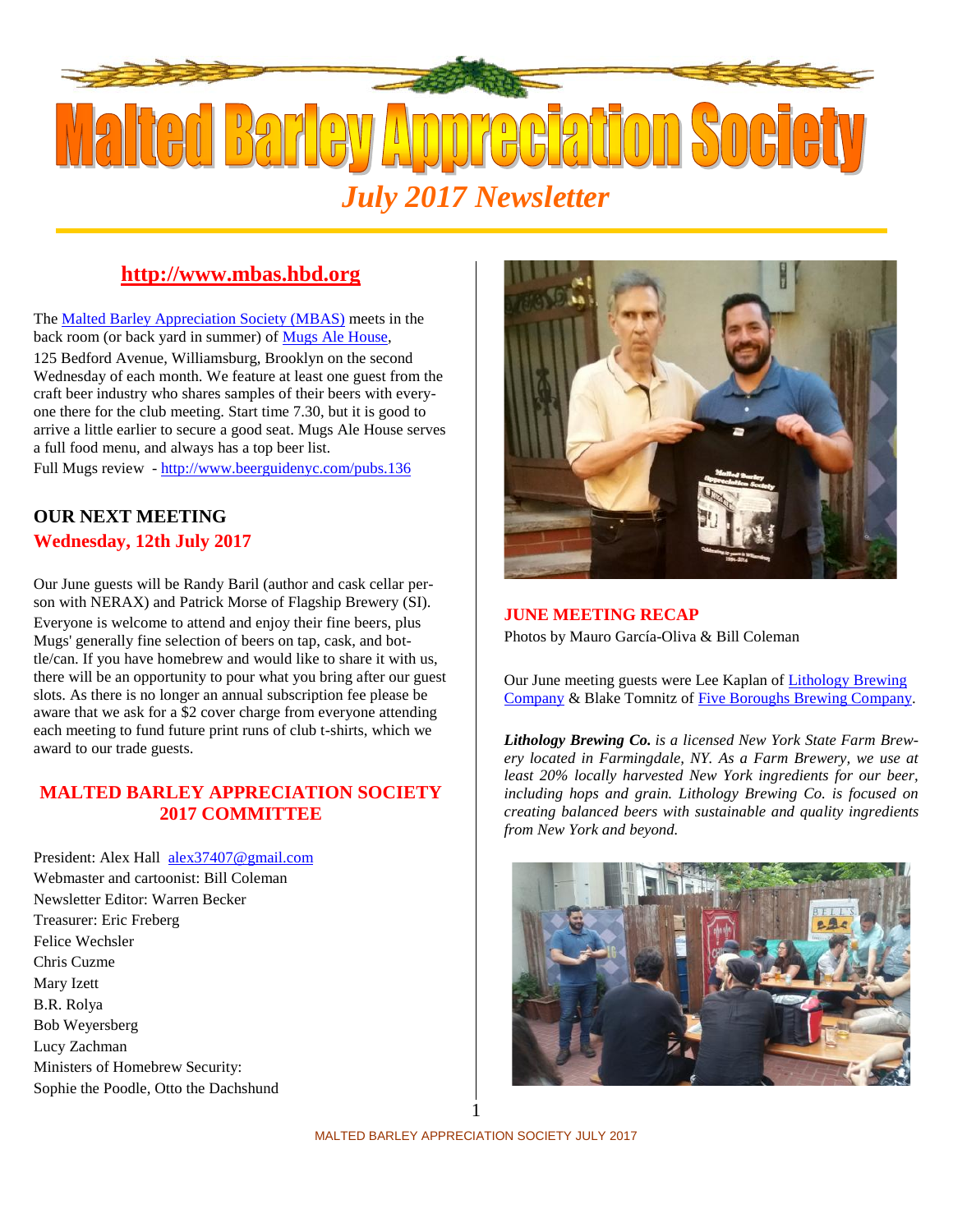

#### *Summer Sunrise Ale by Lithology Brewing Co.*

*5.5% ABV 34 IBU Light and refreshing, this summer ale is made with a blend of 2-row and wheat grains, with the perfect combination of summery hops, for a crisp citrus flavor and sweet melon aroma. It's the perfect compliment to a summer BBQ and a refreshing drink after a hot summer's day.*





*Red Ale by Lithology Brewing Co.* 5.5% ABV 26 IBU *A traditional style red ale, the balanced blend of amber and crystal grain give this brew its copper color and distinct malty profile. It's mildly hopped to highlight the malty sweetness and roasted notes of this style.*



*Designated Hitter Dry-hopped Pale Ale by Lithology Brewing Co. 5.4% ABV 50 IBU We took our flagship American Pale Ale, dialed back the ABV and dry hopped it with Citra hops. The result: a strong, malty backbone with notes of citrus on the nose.*



*LB IPA India Pale Ale by Lithology Brewing Co. 6.3% ABV 92 IBU Hop varieties: 5. Grain varieties: 3. Blending 5 different hop varieties in a careful blend of amber and crystal malts, this brew satisfies the biggest hopheads and tempts even the most timid taste buds.*

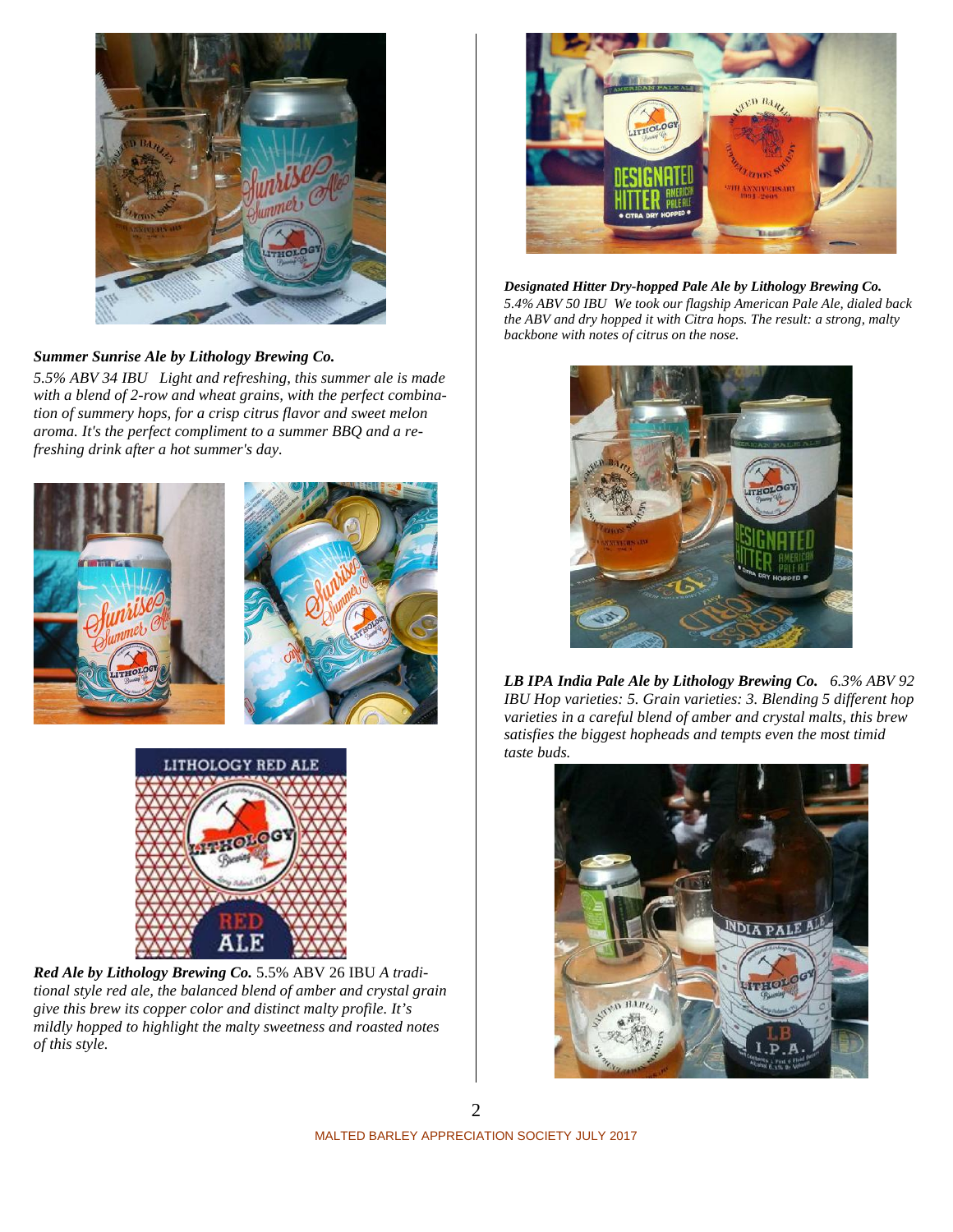

*Lafayette Farmhouse French Saison by Lithology Brewing Co. 6% ABV 22 IBU Named after Gilbert du Motier—better known as the Marquis de Lafayette, the Frenchman who enlisted in the American Revolution and went on to become one of George Washington's closest allies. The beer is a celebration of the two countries and blends characteristics of a traditional French Saison with the sweetness of an American fall harvest. American corn and wild honey compliment the malted grains and French Saison yeast to give it a slightly sweet flavor. Peach and passion fruit aroma dominate the nose of this complex beer. Sniff then sip… or gulp. The fruit aroma comes from the dry hopping proc ess.*





*Five Boroughs Brewing Co. is a New York City brewery and taproom opening soon in Sunset Park, Brooklyn. We produce high quality craft beers that embody the dynamic spirit of New York City, a place where aspirations are limited only by what one is able to brew up in one's head. We are a brewery built to celebrate and encourage the exploration of craft beer and all the wonders the five boroughs have to offer. Five Boroughs Brewing Co. aims to create a culture and family that all New Yorkers can be a part of and a beer they can truly call their own.*



MALTED BARLEY APPRECIATION SOCIETY JULY 2017